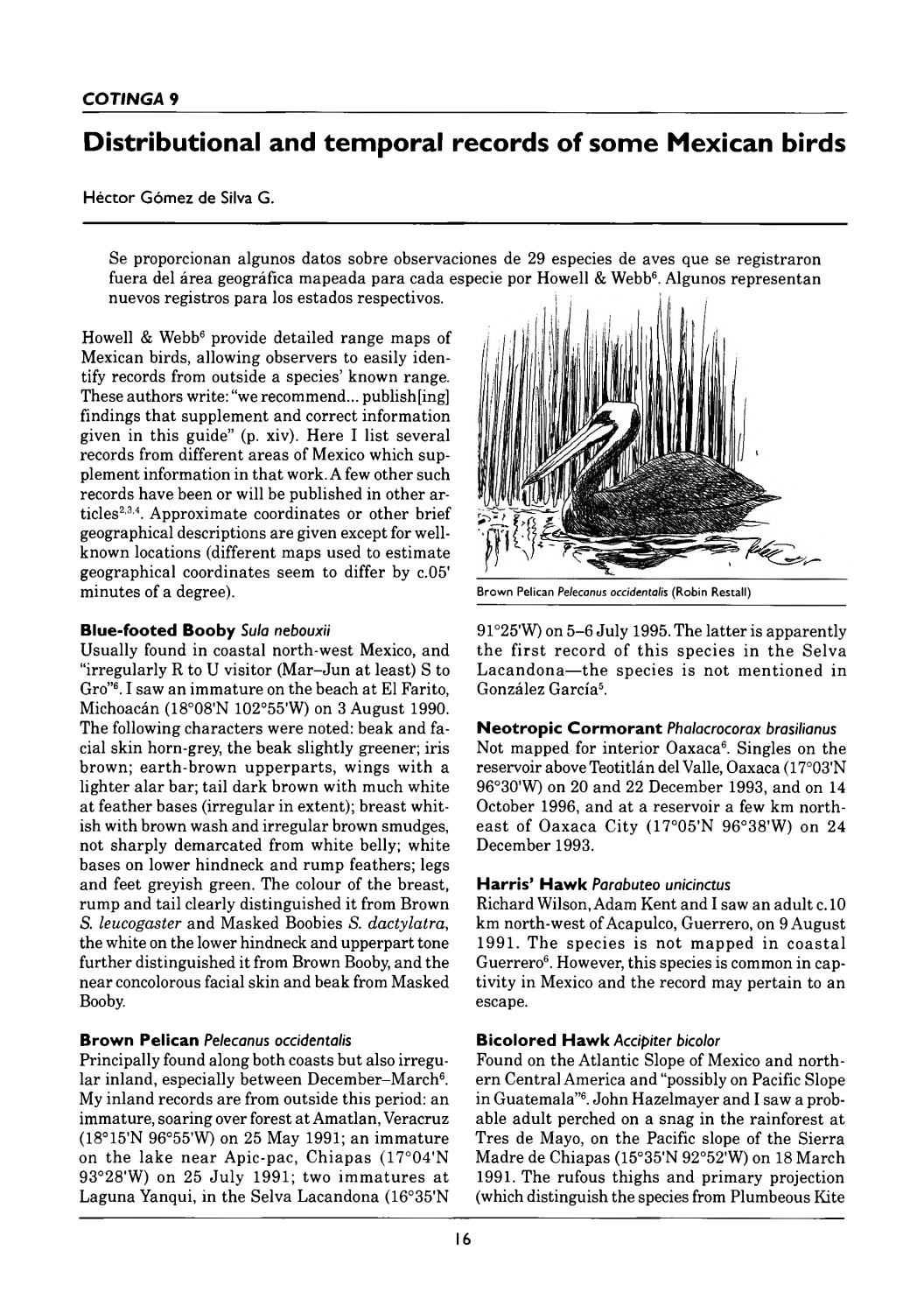*Ictinia plum bea*) could not be seen, but we could clearly see the dark grey crown and nape, concolorous with the wings and sharply contrasting with the paler colour of the underparts and sides of face.

#### **A p lo m a d o F alcon** *Falco femoralis*

Two records from the Gulf slope of Oaxaca, where not previously mapped by Howell & Webb<sup>6</sup>. An immature was hovering over a small cane fire on the roadside, 23 km south-west of Tuxtepec (17°56'N 96°01'W) on 23 April 1996, and an adult was on a telephone pole between Tuxtepec and Jalapa de Díaz on 27 April 1996.

#### **C o lla red P lo v e r** *Charadrius collaris*

Howell  $&$  Webb<sup>6</sup> mention three records from interior central Mexico (northern Guerrero, Morelos and Tlaxcala) where the species had not been recorded previously. An adult was at a lake near Tulyehualco, Distrito Federal (19°15'N 98°58'W) on 18 August 1996 and was still present on 22 August and 18 September, when it was also observed by Constantino Macias and Richard Wilson. This is the first record for Distrito Federal. On all three dates, it was observed at length at a distance of c. 100 m (occasionally down to 15 m on 18 August), and through a 30× telescope on the two latter dates. There were always 6–8 Snowy Plovers *Charadrius alexandrinus* in the area, often in the same field of view. These were in immature plumage in August and winter plumage by 18 September, whereas the Collared Plover did not change appearance. Compared to the former, the Collared Plover had a complete black breast band (narrowing slightly in the centre of the breast), a black line from the billbase to the eye, a black smudge on the forecrown contrasting with the prominent white triangular forehead patch, flesh rather than flesh-grey legs, and no white hindcollar or postocular stripe. The Snowy Plovers appeared slightly paler on the mantle and wings, and slightly larger and plumper on direct comparison.

#### **Pale-vented Pigeon** Columba cayennensis

Mapped as reaching south-east Veracruz only from c. 10 km south of Las Choapas to near Coatzacoalcos6. I found it numerous in Veracruz south of Coatzacoalcos at Hidalgotitlán (17°45'N  $94^{\circ}40'$ W) and El Carrizal (c.17°27'N  $94^{\circ}15'$ W) on 20–22 October 1991.

#### **Y u ca ta n N ig h tja r** *Caprimulgus badius*

Howell  $&$  Webb<sup>6</sup> consider the species not to have been reliably recorded in Guatemala, but that "some apparently withdraw south in winter (Dec–Feb), when recorded in Belize and northern Honduras". I heard this species' distinctive *chuck ree-o ree-o* on 25 January 1993 at Villahermosa, Campeche (17°55'N 89°41'W), south of its mapped range in Mexico and only 11 km from the Guatemalan border.

#### **V a u x 's S w ift** *Chaetura vauxi*

At midday on 25 January 1993, I saw three dark *Chaetura* swifts over an aguada near Villahermosa, Campeche (17°55'N 89°41'W); they were noted as being darker than northern migrant *vauxi.* Howell  $&$  Webb<sup>6</sup> do not map any swift in south Campeche during winter but Vaux's Swift is mapped as resident in north Guatemala and Belize, and disjunctly in the northern Yucatan Peninsula, where a different subspecies occurs. S. N. G. Howell (pers. comm.) has recently seen Vaux's Swifts (subspecies uncertain, presumed *gaumeri*) at Chetumal in December and I have seen it there in July, which, together with this record, raises the possibility that the ranges of these two resident subspecies are not disjunct.

#### **A n n a 's H u m m in g b ird** *Archilochus anna*

A few winter records from Coahuila and Nuevo León are mapped by Howell  $&$  Webb<sup>6</sup>, where it was not previously known to occur. I saw six birds (of both sexes) in the foothills of the Sierra de Catorce, San Luis Potosí (23°35'N 100°54'W, at 2,370 m) on 21 December 1994. It had been seen at this locality a few weeks previously by Rafael Villegas (*in litt.*). These birds represent the first state records and were identified by their proportionately short, slightly decurved beaks, plain pale greyish underparts and reddish-pink gorget and crown (males) and central throat patch (females).

#### **C o lla r e d A ra ca ri** *Pteroglossus torquatus*

Howell & Webb<sup>6</sup> map the species as occurring on the Gulf and Pacific slopes of Chiapas but not the interior. I saw two individuals on 7 August 1993, less than 1 km south of Santa Rita (15°36'N



C ollared A racari *Pteroglossus torquatus* (Charles Gambill)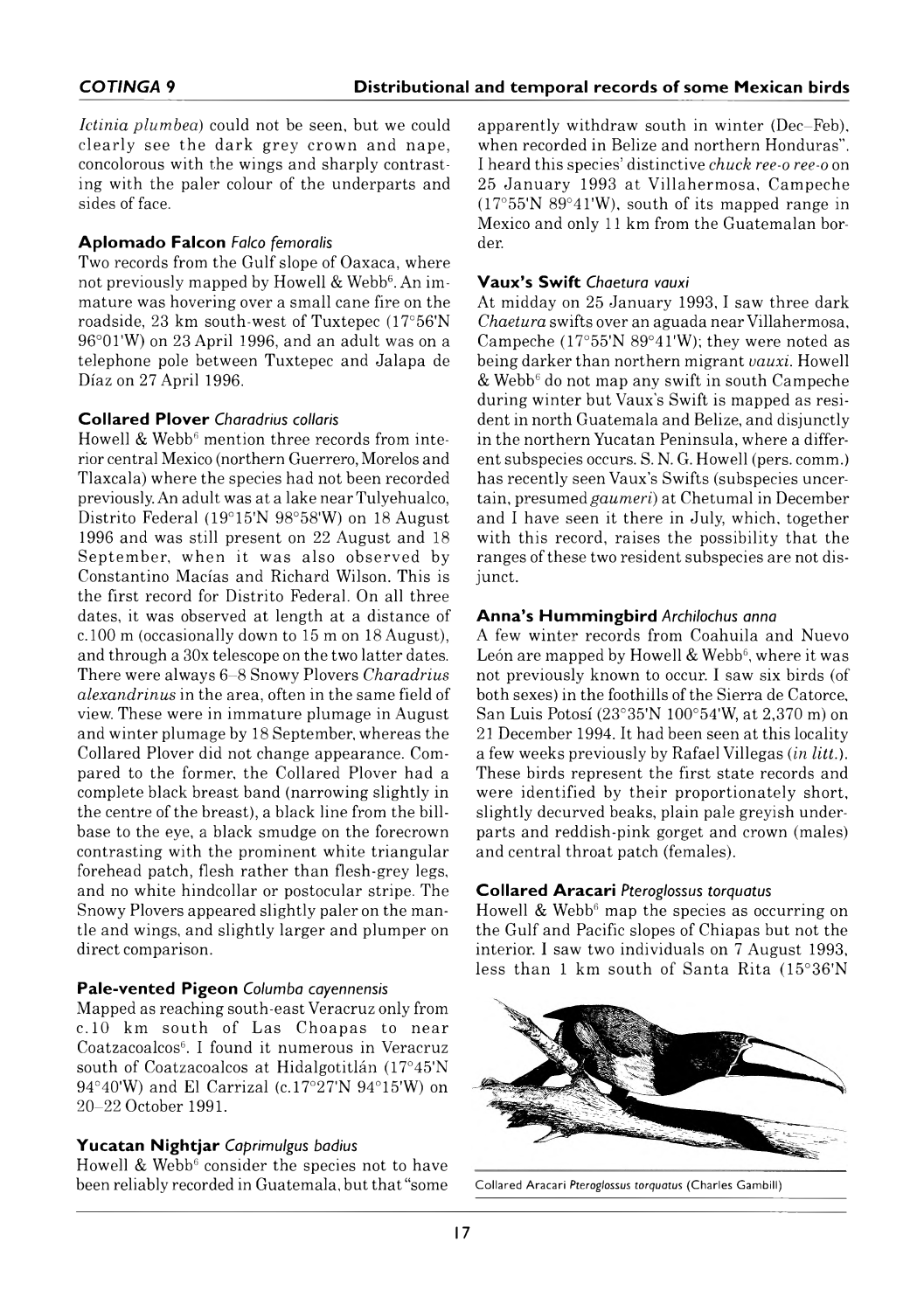92°46'W) on the interior-facing slope of the Sierra Madre de Chiapas.

#### Yucatan Woodpecker Centurus pygmaeus

Not recorded from south Campeche (or Guatemala), although known from similar latitudes in Belize $6$ . I saw one on a snag in rainforest near Villahermosa, Campeche (17°55'N 89°41'W) on 25 January 1993.

#### **Barred Woodcreeper** Dendrocolaptes certhia

Recorded on the Pacific Slope of Middle America only in El Salvador and Oaxaca and Guerrero, Mexico<sup>6</sup>. I saw one in tropical semideciduous forest c. 1 km above Pavai on the El Triunfo trail, on the Pacific side of the Sierra Madre de Chiapas (15°37'N 92°50'W) on 28 March 1991.

## **Greater Pewee** Contopus pertinax

Not mapped in the Sierra Madre de Chiapas<sup>6</sup>. I recorded this unmistakable species at Santa Rita, Chiapas (15°36'N 92°46'W) on 4 March and 21 September 1993.

## **Scissor-tailed Flycatcher Tyrannus forficatus**

A transient and winter visitor to much of eastern Mexico. An early June record from central Veracruz (4 June 1991, just east of Loma Bonita, c. 18°05' 95°50'W) is therefore unusual, although it has been noted as late as May in the Yucatan Peninsula<sup>6</sup>.

## **Rock Wren** Salpinctes obsoletus

Not recorded in Colima or adjacent regions<sup>6</sup>. Together with Kurt Radamaker and Tom Wurster, I saw one at a dry river bed in the foothills of the Volcanes de Colima near Barranca del Agua, Colima (c. 19°25'N 103°45'W) on 1 December 1991.

## **Slate-colored Solitaire** Myadestes unicolor

Not mapped in central-west Chiapas<sup>6</sup>. Common in rainforest at 16°56'N 93°28'W, where many were singing on 9 April and 22 October 1996, suggesting it is resident here. This area is at c. 780 m, lower than the altitudinal range given in Howell & Webb $6$ . The area has not been visited in summer, thus the species' status in the region at this season remains unknown.

# **American Pipit Anthus rubescens**

Richard Schofield and I (with a tour group) saw and heard two individuals flying high above the muddy edge of the lagoon at Puerto Arista, Chiapas (c. 15°57'N 93°49'W) on 24 December 1995. They were seen briefly and identified by their size and slender shape, white outer tail feathers, buffy underparts and distinctive *pip-it* call. This is the first record in Chiapas.

#### **Mangrove Vireo** Vireo pallens

Not mapped in Tabasco or Chiapas<sup>6</sup>. Richard Schofield and I (with a tour group) saw and heard one in south Tabasco less than 100 m from the bridge near La Libertad and the border with Chiapas (c. 17°40'N 91°45'W) on 19 December 1995. The species was heard again at the same locality on 25 October 1996; R. Schofield then played a commercial recording of this species' which brought it into view. In addition to the diagnostic song, we identified it by the pale brown eyes, yellow wash to the entire underparts, head and mantle concolorously olive, and spectacles clearly not as bold as in White-eyed Vireo *Vireo griseus.* I have not explored the identical habitat on the Chiapas side of the border, but it is likely that it also occurs there.



Black-capped Vireo Vireo atricapillus (Charles Gambill)

# **Black-capped Vireo** Vireo atricapillus

The species is presumably a transient in areas between its breeding and wintering ranges but is known from "few records"6. I recorded single males at Temascaltepec, México state (19°02'N 100°02'W) on 14 September 1985 and 1 January 1987. Phillips<sup>8</sup> reports that it is a scarce winter visitor in this part of the state.

## **T r o p ica l P aru la** *Parula pitiayumi*

Not mapped in central-west Chiapas<sup>6</sup>. A male was in rainforest at Laguna Bélgica (16°52'N 93°26'W) on 22 October 1996. Identified as a male by the deep colours and black mask, and distinguished from male Northern Parula *Parula americana* by its black mask, and lack of white eye-crescents and breast bands (other than the orange wash on breast).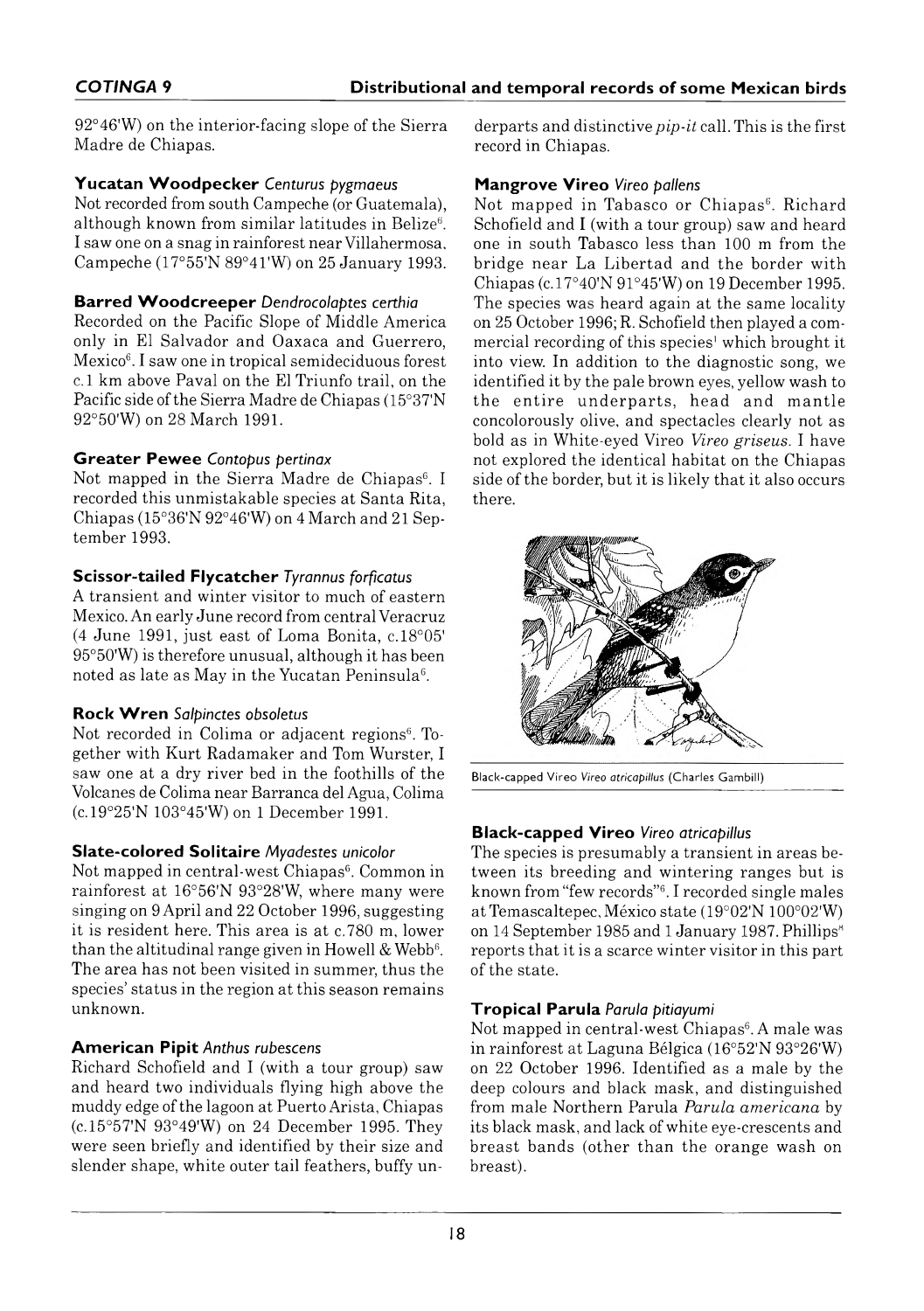# **Y e llo w -th r o a te d W a r b le r** *Dendroica dominica*

Howell & Webb<sup>6</sup> do not map south Campeche as part of its winter range, although they note a winter accidental in northern Petén. One seen at Villaherm osa, Campeche (17°55'N 89°41'W) on 25 January 1993.

# **Fan-tailed Warbler** Basileuterus lachrymosa

Its presence in south Veracruz is based on a report from a single locality (Los Tuxtlas) by Winker *et al.*9. On 24 April 1996, I saw one in a relict patch of rainforest with karstic boulders around the Oaxaca/ Veracruz border, on the road to San Juan del Río. Oaxaca (17°32'N 95°44'W). This locality is southwest of the Los Tuxtlas record.

## **Olive Warbler Peucedramus taeniatus**

Mapped in the San Cristóbal de las Casas area of Chiapas but not in the Sierra Madre de Chiapas<sup>6</sup>. One male in a very small pine woodland at Cipresal (15°39'N 92°50'W) on 6 May 1993 and a female on 31 July 1993. The species is usually relatively common where found, but it must be rare at Cipresal as I only saw the species once in the 16 daylight hours I spent there in the first half of May 1993.

# **Blue Grosbeak** Passerina caerulea

Not mapped as breeding in Veracruz<sup>6</sup>. A male in a man-made clearing in pine forest at Acajete  $(19°35'N 97°01'W)$  on 10 July 1993. The date suggests local breeding although an early, postbreeding wanderer from the Mexican plateau could have been involved.

## **R o se -b r e a ste d G r o sb e a k** *Pheucticus ludovicianus*

Howell & Webb<sup>6</sup> state that the species is a "transient and winter visitor ... in interior from Isthmus" south, but do not map this species in the state of México. I have observed it in second-growth and orchards at Temascaltepec, México (19°02'N  $100^{\circ}02'$ W) on the following dates: 30–31 December 1985, 1 January 1986, 29–30 March 1986 and 6–7 February 1987 (1-2 males on most dates, three males and one female on 6 February 1987). J. Keenan (*in litt.*) recorded it there in April 1991. These are the first records in México state and the dates suggest wintering in the region.

# **M elo d io u s B lackbird** *Dives dives*

Not mapped on the Pacific slope of Mexico by Howell & Webb<sup>6</sup>, who inadvertently overlooked the recent (mid-1980s?) expansion of this species onto the Pacific slope of Chiapas as indicated by their own records, which are as follows: "two at

Mapastepec, 6 March 1985"; "fairly common" in the vicinity of Puerto Arista, 8 May 1986 and 11 January 1987; one at El Triunfo, 3-6 May 1988; at least 10 between Arriaga and Puerto Arista, 13 May 1988; "common" in the vicinity of Mapastepec, 14 May 1988 and between Mapastepec and Tapachula, 15 May 1988; heard at Motozintla and two seen near Huixtla, 5 January 1992; and 1-2 near Puerto A rista, 13 October 1993 (S. N. G. Howell *in litt.*). These and my own records suggest that it is now locally common in the Sierra Madre de Chiapas west to eastern Oaxaca. My records are from Loma Bonita (15°32'N 92°53'W) on 17 March 1991, Palo Gordo (15°37'N 92°52'W) on 28 August 1993, Union Juárez (15°04'N 92°05'W; heard only) on 19 March 1991, a few km south-east of Tonalá  $(15°57'N)$ 93°40'W) on 19 October 1996, Jaltenango de la Paz (15°50'N 92°47'W) on 25 November 1996, El Triunfo  $(15°37'N 92°48'W)$  at 1,875 m, where at least two pairs were resident (recorded from 23-26 March 1991 and in all months from March-December 1993), and from 5 km east-north-east of Zanatepec, Oaxaca (16°30'N 94°17'W) on 11 April 1996. I probably heard the species much further west at and around Mazunte, Oaxaca (15°40'N 96°36'W) on 8 April 1995 and 16 October 1996.

# **Bronzed Cowbird Molothrus aeneus**

Howell & Webb<sup>6</sup> map this species in San Luis Potosí only in the extreme south-east and question its status and distribution elsewhere in the state. Two males on television antennae in Wadley (c.23°35'N 100°59'W) on 20 December 1994 were identified by their red eyes, large 'greek-profile' bills and bulldog necks. Mellink<sup>7</sup> recorded the species at a few sites in northern San Luis Potosí.

# **A lta m ir a O r io le** *Icterus gularis*

Howell & Webb<sup>6</sup> do not map southern Campeche in this species' range, although they map it in northern Belize and note an accidental record in northern Petén, Guatemala. At least one was in a man-made clearing at Villahermosa, Campeche (17°55'N 89°41'W) on several days in late January 1993.

# **Acknowledgements**

I am grateful to all my companions in the field, some of whose names are mentioned above. Additionally, Rodrigo Medellín made possible trips to Laguna Yanqui and Sierra de Catorce, Marcelo Aranda and Enrique Martínez Meyer arranged the trip to Villahermosa, Campeche, and Fernando González García made possible several visits to the Sierra Madre de Chiapas. The manuscript was im